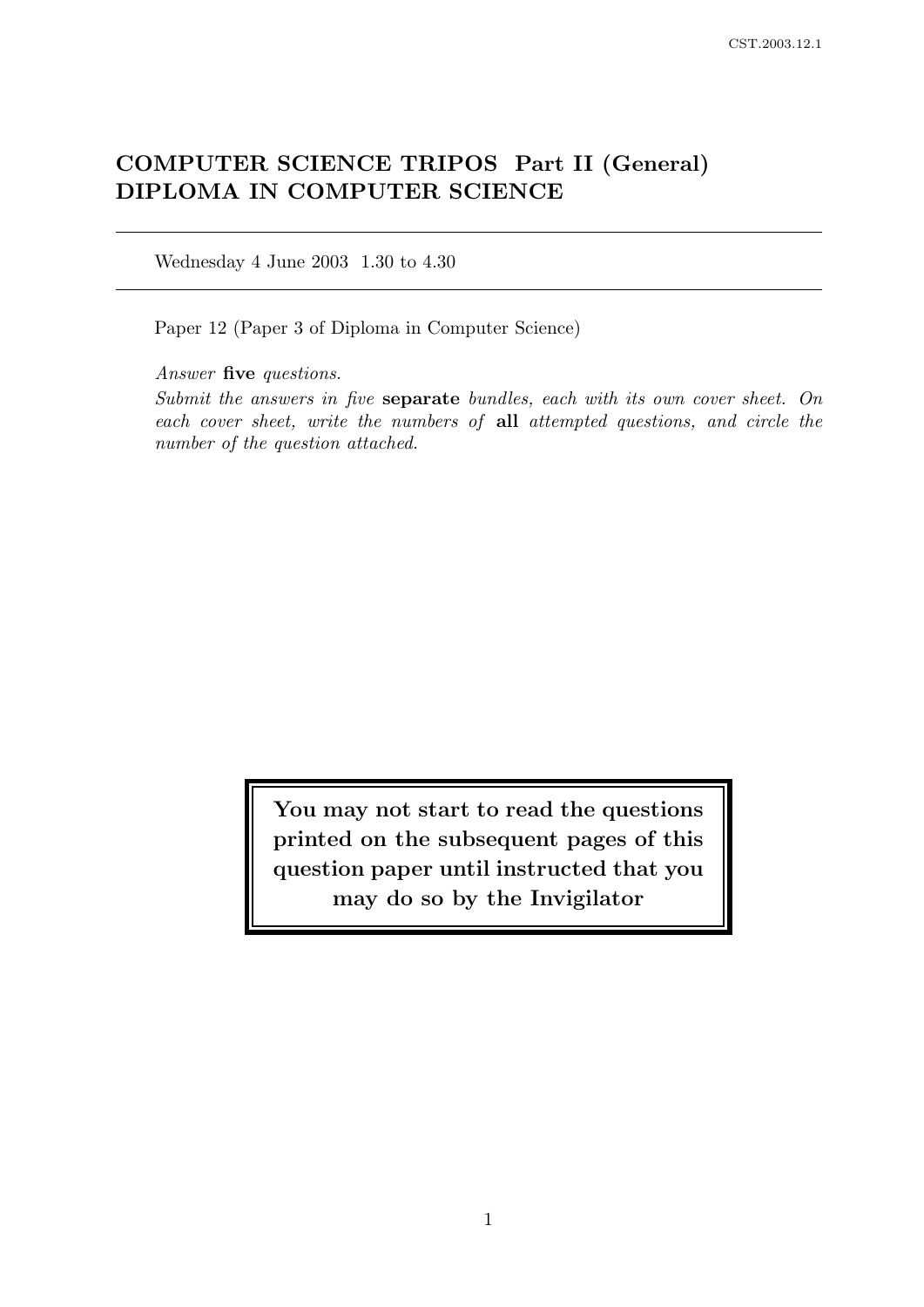### 1 Data Structures and Algorithms

- (a) A million singleton sets each containing a distinct integer are to be successively combined by calls of union( $S_1$ ,  $S_2$ ). The result represents the union of the two disjoint sets represented by  $S_1$  and  $S_2$ . Interspersed among these calls are several calls of inSameSet where inSameSet $(m, n)$  yields true if and only if m and n are integers now in the same set. Describe in detail how you would implement union and inSameSet assuming they will be called about one million and five million times, respectively. Explain why your solution is efficient. [10 marks]
- (b) Describe in detail an implementation of Kruskal's algorithm for finding a minimum cost spanning tree of an undirected graph with positive integer costs on the edges that uses your version of union and inSameSet. [5 marks]
- (c) Explain why the spanning tree is unique if all the edge costs are distinct.

[5 marks]

# 2 Computer Design

|  | $(a)$ Name and describe <i>three</i> reasons for a cache miss. | $[6 \text{ marks}]$ |  |
|--|----------------------------------------------------------------|---------------------|--|
|--|----------------------------------------------------------------|---------------------|--|

- (b) For each reason, suggest a technique for reducing the number of misses. [6 marks]
- (c) Why might it be advantageous to use a set-associative cache instead of a fully associative one? [4 marks]
- (d) Describe two techniques for reducing the miss penalty.  $[4 \text{ marks}]$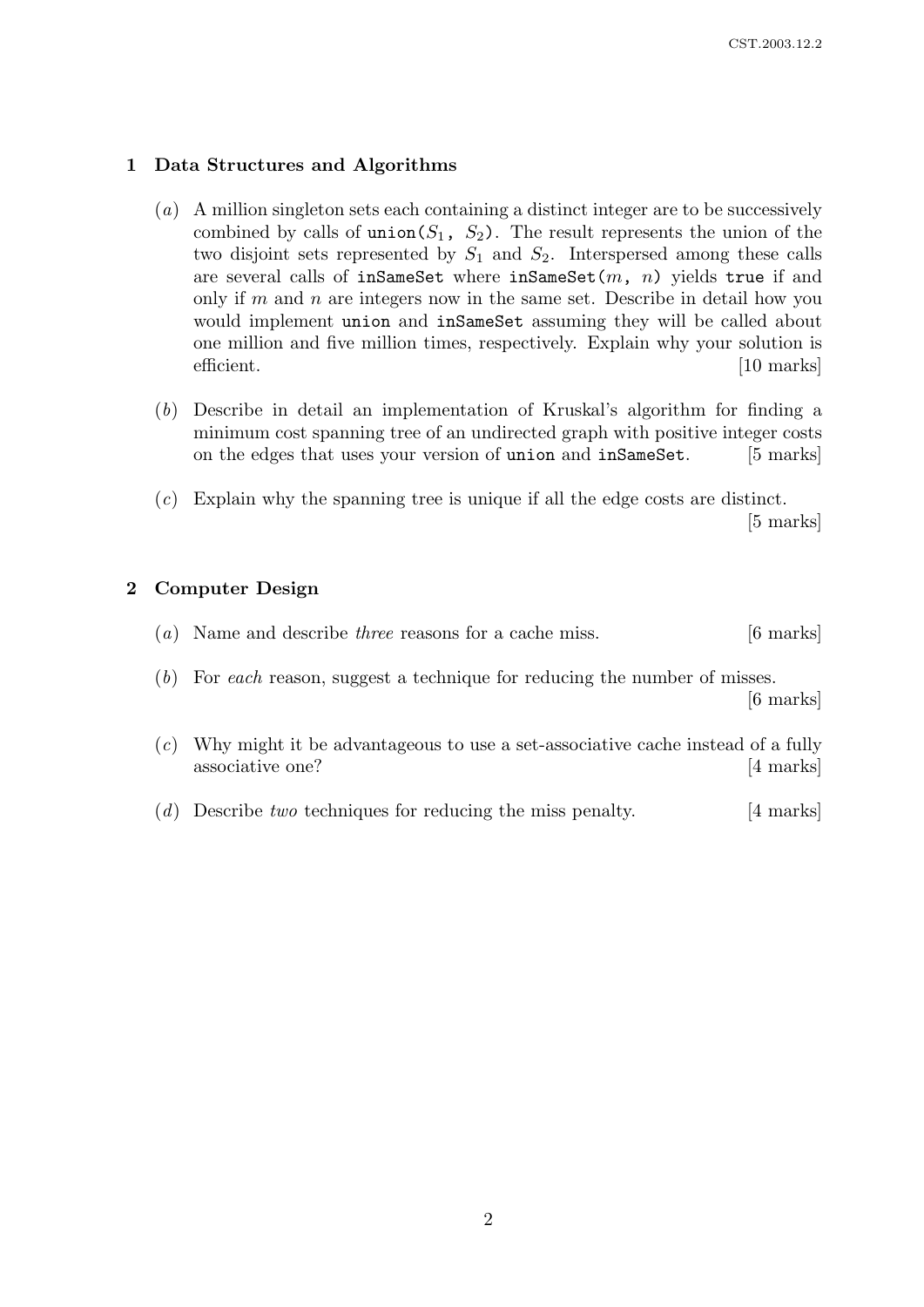# 3 Digital Communication I

- (a) Define the terms capacity and latency as applied to a communications channel. [4 marks]
- (b) How can variable latency cause problems? You may wish to consider
	- $(i)$  XON/XOFF flow control;
	- $(ii)$  streaming media;
	- $(iii)$  protocol timeouts.  $[6 \text{ marks}]$

- $(c)$  Describe the operation of a simple ARQ protocol with a window of a single packet. [4 marks]
- $(d)$  A simple ARQ scheme is used to provide reliable transport over a link where 80% of packets other than short acknowledgements experience a 1 ms delay, 10% experience a 10 ms delay, and 10% are lost. Acknowledgements always experience a 1 ms delay and are never lost. What would be the expected throughput in packets/sec if the timeout was
	- $(i)$  10 ms?
	- $(ii)$  12 ms?

Assume that the transmitter always has information to send and that transmission time is negligible.

It may be helpful to note that

$$
\sum_{i=0}^{\infty} i x^i = \frac{x}{(1-x)^2}
$$

[6 marks]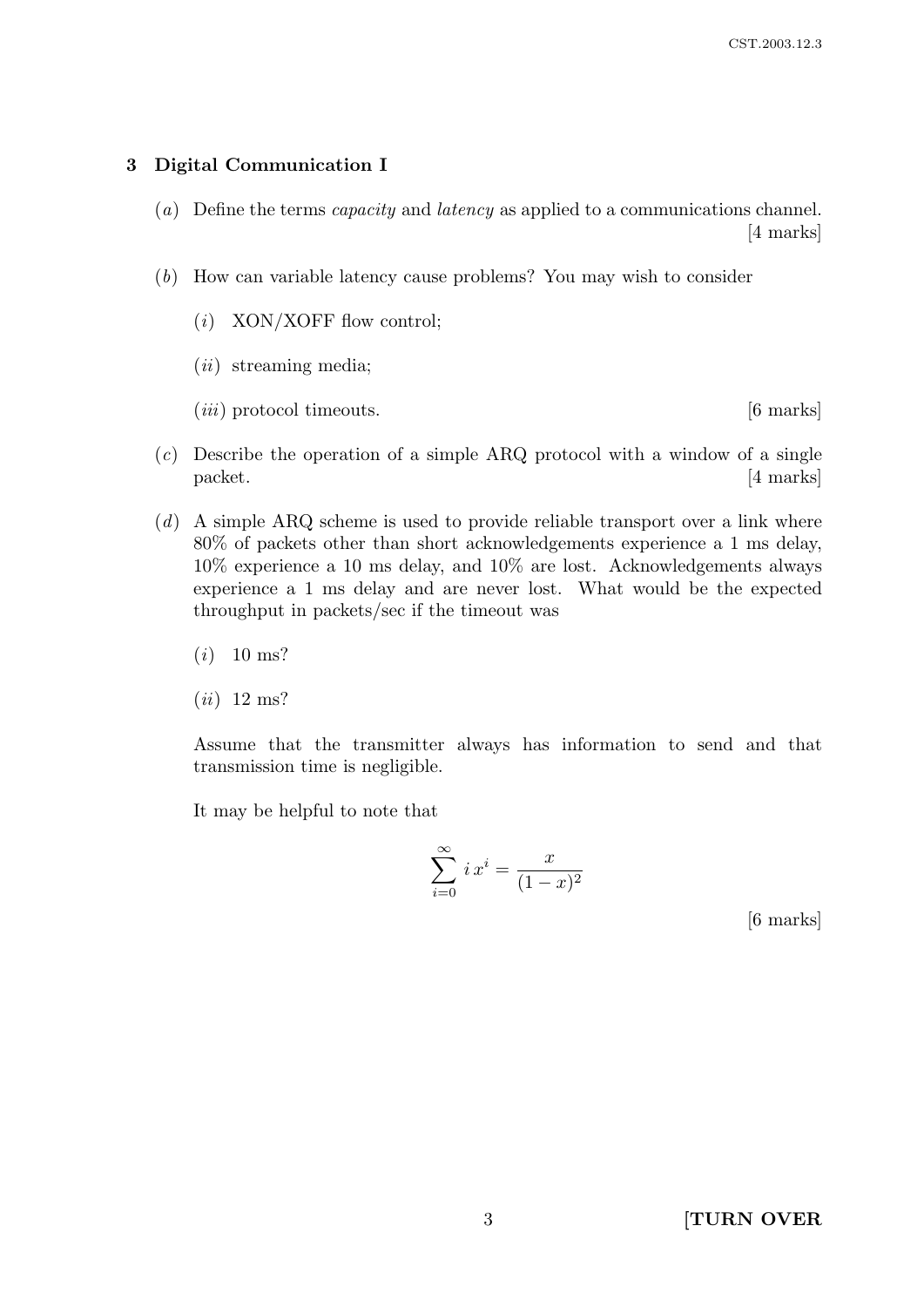### 4 Distributed Systems

(a) You are to design a component of a distributed system which takes action on the arrival of an alarm event from another component.

Discuss the design issues, relating to the characteristics of distributed systems, of the component and its communication. [4 marks]

(b) You are to design a service that takes in streams of messages from distributed sources and notifies its clients when certain specified patterns of messages occur.

Discuss the design issues associated with supporting the following operators for constructing message patterns, where A and B represent messages:

- $(i)$  A OR B;
- $(ii)$  A AND B (unordered pairs);
- (*iii*) A BEFORE B (ordered pairs).

[16 marks]

#### 5 Computer Graphics and Image Processing

- (a) Describe the A-buffer polygon scan conversion algorithm using  $4 \times 4$  sub-pixels in each pixel. [10 marks] [10 marks]
- (b) It is possible to represent continuous tone greyscale images using just black ink on white paper because of limitations in the human visual system. Explain how and why. [4 marks]
- (c) Describe an algorithm which, given a greyscale image, will produce a black and white (bi-level) image of four times the resolution in each dimension which provides a good approximation to the greyscale image. [6 marks]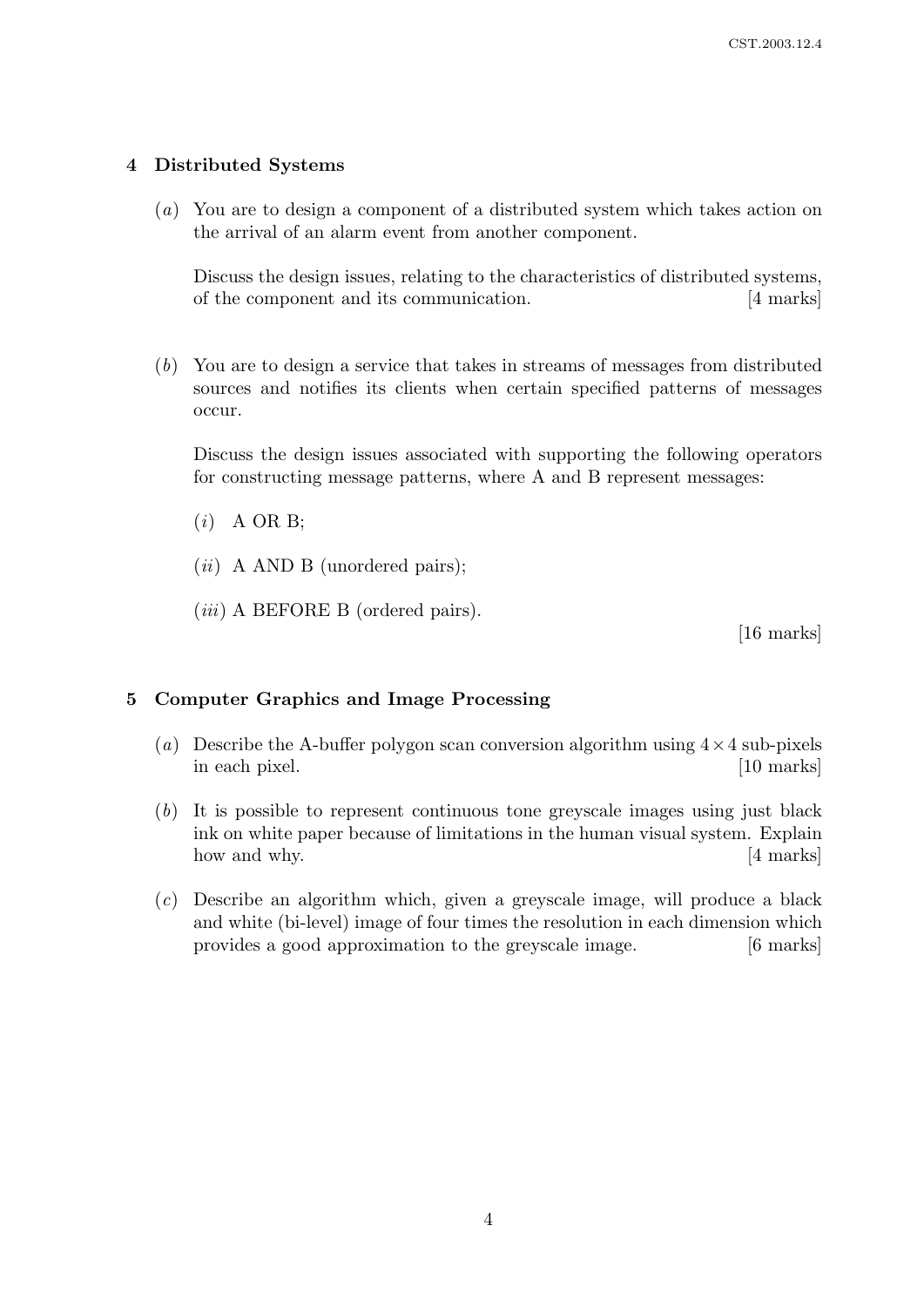#### 6 Compiler Construction

(a) A Java static method is defined in class C by

```
class C {
  public static int f(int x, int y) { int z = x; ...; return x+y*z;
                                     }
}
```
where '...' represents commands the details of which are not important to this question. It is called in an expression  $e$  of the form

 $f(f(1,2), f(3,4))$ 

Give JVM (or other stack machine) code corresponding to the expression  $e$ and explain how this is derived from the syntax tree for  $e$ . [6 marks]

- (b) Explain how the body of f above is mapped into JVM (or other stack machine) code, explaining the rôle of the registers FP and SP (precise details are not important, but their rôle should be well explained). You may write  $\ldots$  for the translation of the  $\ldots$  in f. [6 marks]
- (c) Consider the Java class definitions:

```
class A {
  public int a1, a2;
  public void m() { println("I am an A with " + a1 + " and " + a2);
                  }
}
class B extends A {
  public int b1, b2;
  public void m() { println("I am a B with " + a1 + " and " + a2 +
                            " also with " + b1 + " and " + b2);
                  }
}
```
Describe the run-time storage layout for objects of class A and for those of class B, particularly noting the size and offsets of members and how a cast of an object of type class B to one of class A can be achieved.

Explain how calls to  $m()$  work, particularly in code like:

public static void  $g(B x) \{ h(x); \}$ public static void h(A x) { x.m(); }

[8 marks]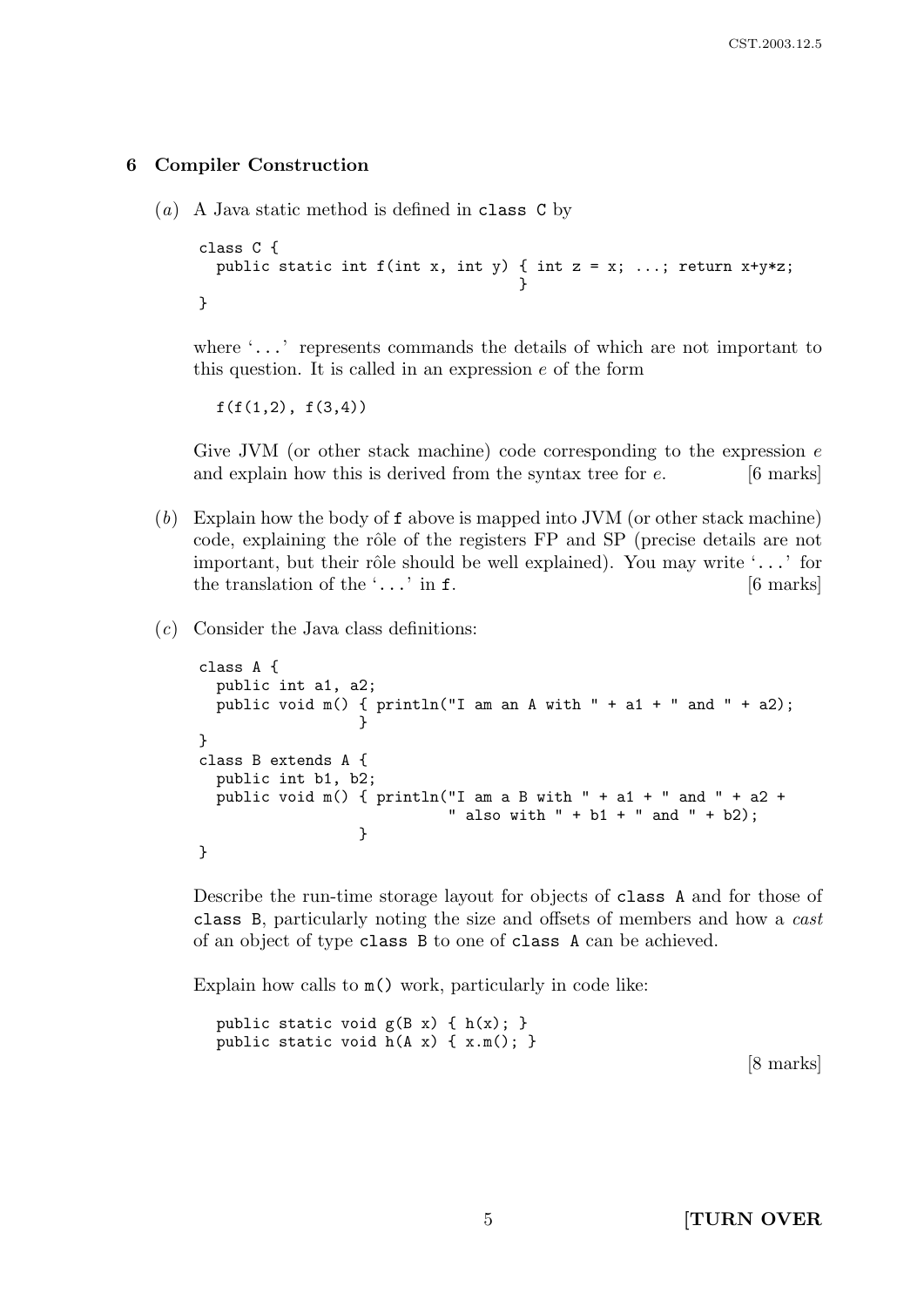#### 7 Artificial Intelligence I

The following Prolog relation appends a list A to a list B to give a list C.

 $append([], Y, Y)$ .  $append([H|T],Y,[H|Z])$  :-  $append(T,Y,Z)$ .

(a) Using the append relation, write a Prolog predicate insert  $(X, Y, Z)$  that is true if X can be inserted into a list Y to give a list Z. Your relation should be capable of using backtracking to generate all lists obtained from Y by inserting X at some point, using a query such as:

 $insert(c, [a, b], Z)$ .

to obtain  $Z=[c,a,b]$ ,  $Z=[a,c,b]$ , and  $Z=[a,b,c]$  and it should generate each possibility exactly once. [5 marks]

(b) Using the insert relation, write a Prolog predicate  $\text{perm}(X,Y)$  that is true if a list Y is a permutation of a list X. Your predicate should respond to a query such as

perm([a,b,c],Y)

by using backtracking to generate all permutations of the given list. [6 marks]

(c) We have a list of events  $[e1, e2, \ldots, en]$ . A partial order can be expressed in Prolog by stating

before(e3,e4). before(e1,e5).

and so on, where  $\text{before}(a,b)$  says that event a must happen before event b (although not necessarily immediately before). No ordering constraints are imposed other than those stated using before.

Given a list of events, a *linearisation* of the list is any ordering of its events for which none of the before constraints are broken. Given the example above and the list  $[e1, e2, e3, e4, e5]$ , one valid linearisation would be [e3,e1,e2,e5,e4]. However, [e4,e2,e1,e5,e3] is not a valid linearisation because the first before constraint does not hold.

Using the perm predicate or otherwise, and assuming that your Prolog program contains before constraints in the format suggested above, write a Prolog predicate  $p_0(X, Y)$  that is true if Y is a valid linearisation of the events in the list X. Your relation should be capable of using backtracking to generate all valid linearisations as a result of a query of the form

 $po([e1, e2, e3, e4, e5], Y).$  [9 marks]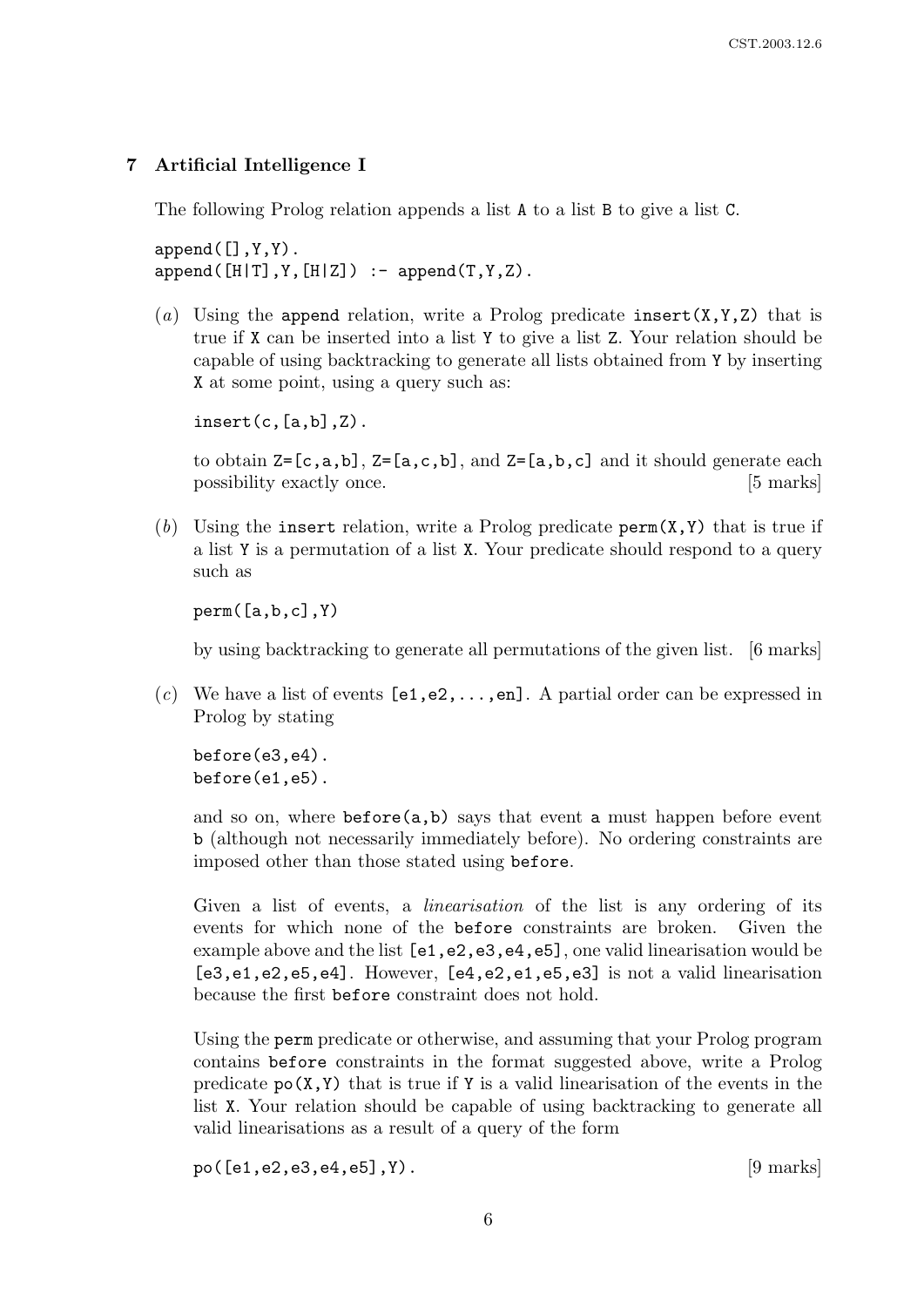# 8 Databases

|  | (a) (i) Define the operators in the core relational algebra.                                      | $[5 \text{ marks}]$ |
|--|---------------------------------------------------------------------------------------------------|---------------------|
|  | $(ii)$ Define the domain relational calculus.                                                     | [4 marks]           |
|  | <i>(iii)</i> Show how the relational algebra can be encoded in the domain relational<br>calculus. | [3 marks]           |

(b) A constraint can be expressed using relational algebra. For example,  $R = \emptyset$ specifies the constraint that relation R must be empty, and  $(R \cup S) \subseteq T$ specifies that every tuple in the union of  $R$  and  $S$  must be in  $T$ .

Consider the following schema.

 $RockStar(\overline{name}, address, gender, birthday)$ RockManager(managername, starname)

- (i) Give a constraint to express that rock stars must be either male or female. [1 mark]
- $(ii)$  Give a constraint to express the referential integrity constraint between the RockStar and RockManager relations. (Note: starname is intended to be a foreign key.) [3 marks]
- (*iii*) Give a constraint to express the functional dependency name $\rightarrow$ address for the RockStar relation. [4 marks]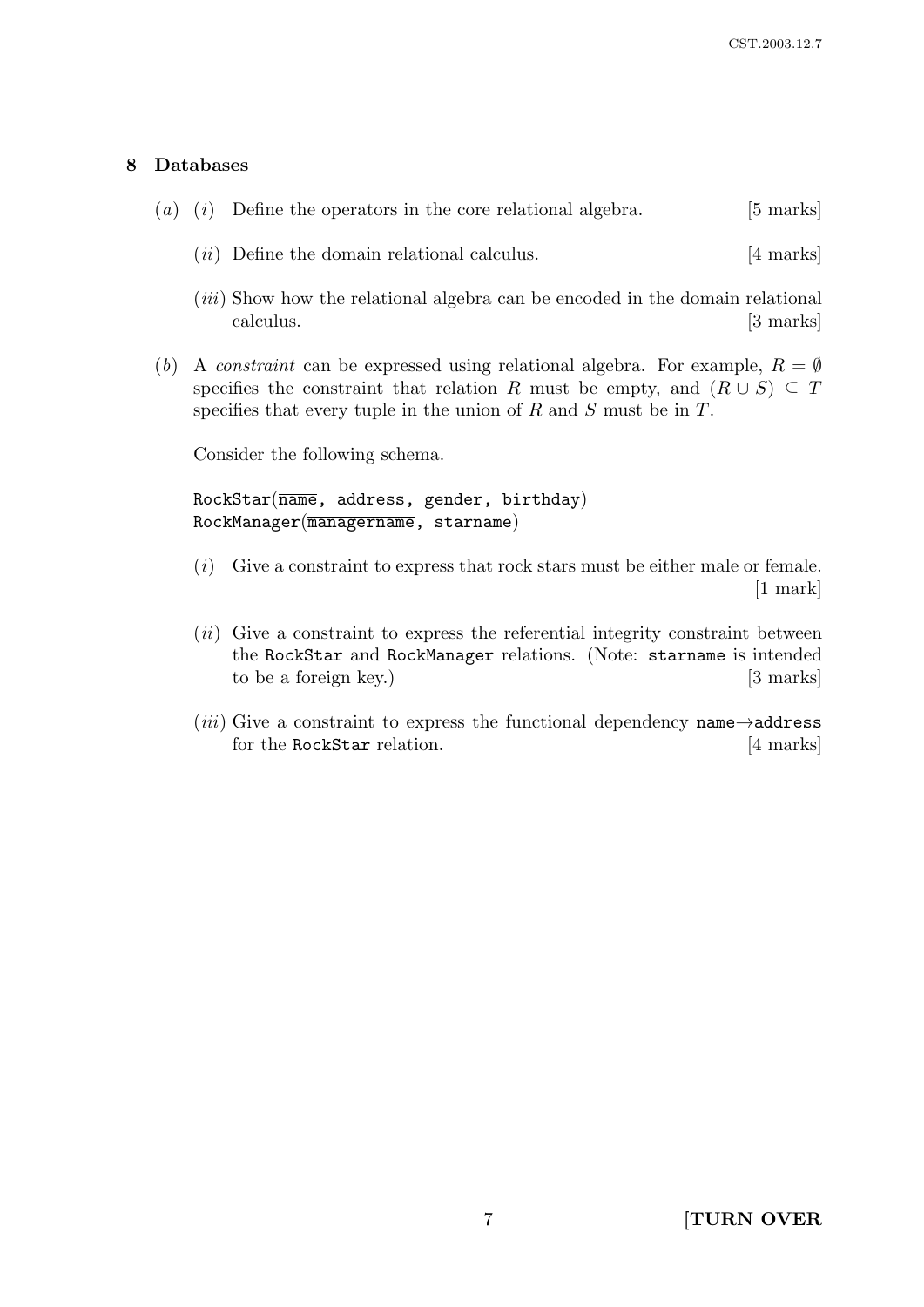#### 9 Numerical Analysis II

- (a) Let  $n_+$  be the number of positive real roots of a polynomial  $p_n(x)$ . Let c be the number of changes of sign when the coefficients are taken in order. State Descartes' rule of signs. [2 marks]
- (b) If  $p_3(x) = x^3 + 13x^2 + 54x + 72$  what does the rule say about the polynomials  $p_3(x), p_3(-x)$ ? [2 marks]
- (c) Using Descartes' rule, a simple search technique and factorisation, find all the real and complex roots of

$$
q_5(x) = x^5 + 5x^4 + 32x^3 + 160x^2 + 256x + 1280.
$$

[7 marks]

(d) The Newton–Raphson formula  $\tilde{x} = x - f(x)/f'(x)$  can often be used to find real roots of a polynomial. However, a user of numerical software reports failure to find an accurate root of

$$
f(x) = 3x^4 - 28x^3 + 24x^2 + 144x + 432
$$

for  $x > 3$  using Newton–Raphson. The user has tried different starting values but gets either a floating-point exception or failure to converge. Using Descartes' rule on  $f(x)$  and  $f'(x)$  investigate the cause of these numerical problems. [9 marks]

#### 10 Introduction to Functional Programming

(a) Give a definition of an ML datatype bool exp to describe Boolean expressions built up from named variables using Boolean operations of conjunction, disjunction and negation:

For example, the Boolean expression  $((A \vee B) \wedge \neg C) \wedge D$  would be given by

Conj(Conj(Disj(Var "A",Var "B"),Neg (Var "C")),Var "D")\n
$$
[4 \text{ marks}]
$$

- $(b)$  Write an ML function variables which takes an argument e of type bool exp and returns a value of type string list which lists all variables occurring in  $e$ . [8 marks]
- $(c)$  Write an ML function eval which takes two arguments—e of type bool exp and a of type (string \* bool) list giving a value for each variable—and returns the value of the expression e under the assignment a. [8 marks]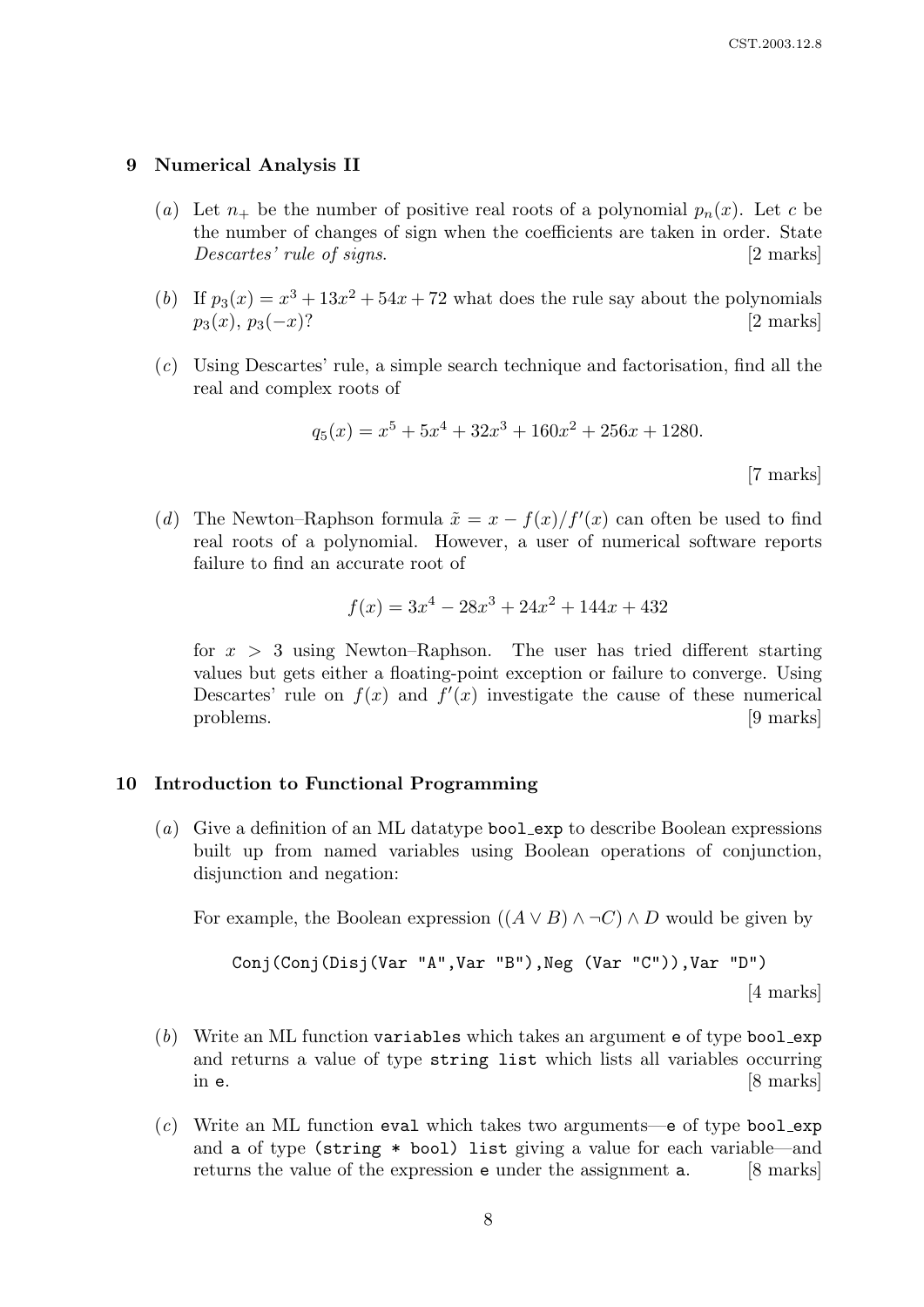# 11 Natural Language Processing

- (a) Define the following terms in morphology:
	- (i) morpheme
	- $(ii)$  affix

[4 marks]

- (b) In English morphology, 'y' maps to 'ie' when preceded by a consonant and followed by the affix 's'. Give a finite state transducer that implements this spelling rule, explaining the notation that you use. Your transducer should accept the following pairings: party/party, parties/partyˆs, partying/partyˆing It should reject: partys/partyˆs, toies/toyˆs [12 marks]
- $(c)$  The 'y' to 'ie' mapping also applies when the affix is 'ed'. Briefly discuss how this might be handled, taking into account that the morphology system should accept partied/party  $\hat{e}$  and not partieed/party  $\hat{e}$  ed. [4 marks]